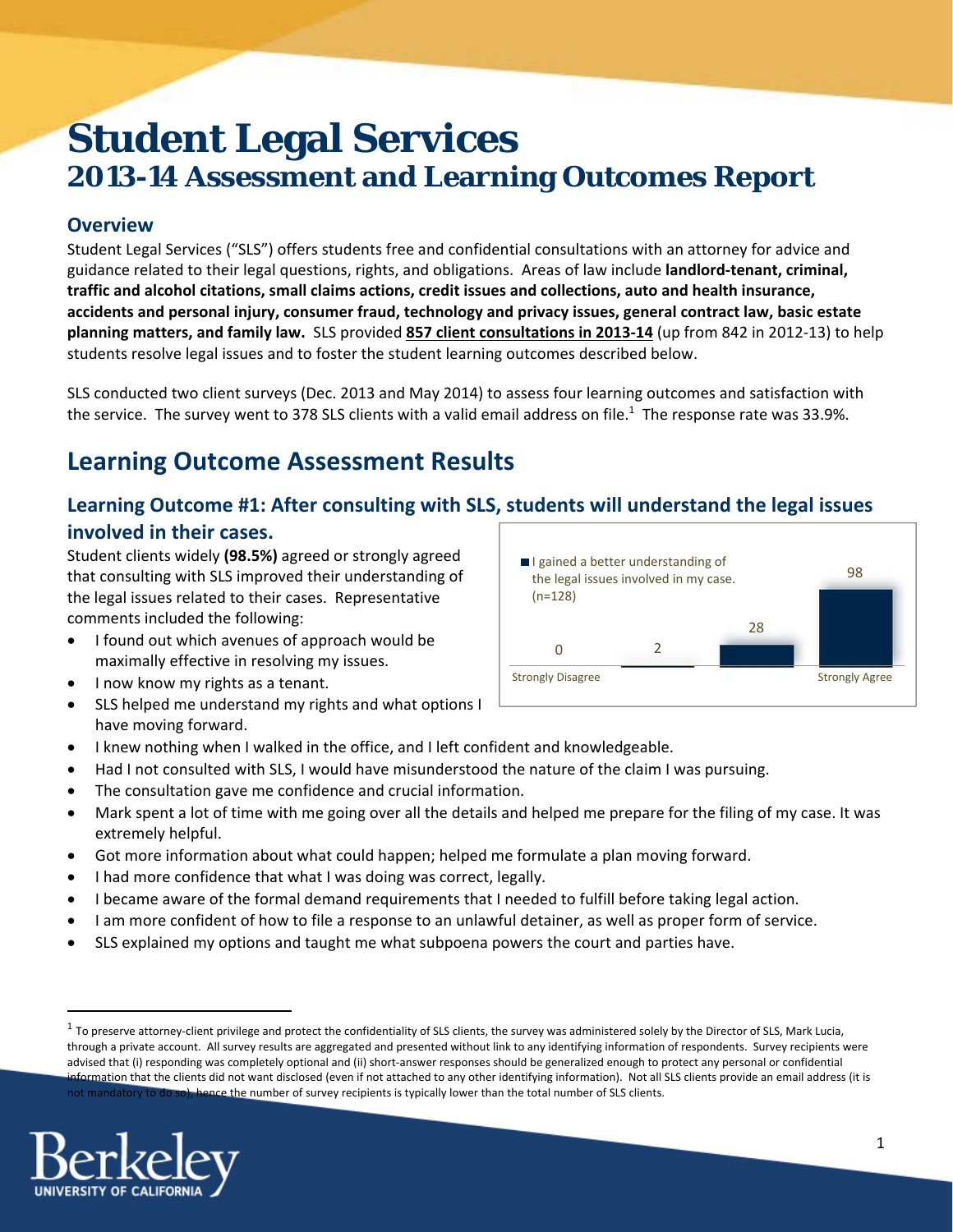## **Learning Outcome #2: Students will identify and understand the legal options related to their cases, and the relative merits of those options.**

SLS does not directly represent students, so it's crucial that they understand the next step(s) to address their legal issues. Clients almost universally **(94.5%)** agreed or strongly agreed that they had a better understanding of their options after consulting with SLS, and **96.8%** agreed



- or strongly agreed they knew the first "next step" to take in their case. Illustrative responses included:
- I was given a set of procedures to follow that led to the dismissal of my charges.
- Mr. Lucia was extremely helpful, patient and thorough in explaining my rights as well as the different paths to resolution.
- I did not know where to begin with my case. SLS explained everything that I should do and gave me reference material so I could be fully informed. It helped me plan for what I needed to do.
- After hearing the pros and cons of each strategy, we found a much better solution by consulting SLS.
- After consulting with Mr. Lucia I had a better understanding of my rights and possible routes of action.
- Mark is really good at giving me the big picture and helping me see the different outcomes.
- I did not even know some of the options existed. It greatly helped.
- I actually understand I can resolve the issue outside the court.
- I went from no knowledge to extensive knowledge of my options and the possible outcomes.



## **Learning Outcome #3: After consulting with SLS, students will know how to navigate a problem/institution that they might not have otherwise known how to navigate.**

Students are typically unfamiliar with legal matters, so SLS often helps them work through a problem or bureaucracy that's new to them. **92.2%** agreed or strongly agreed that SLS helped them navigate an issue or institution that they might not otherwise have known how to navigate:

- I have a better understanding of my rights as a tenant in Berkeley, as well as the resources available within the East Bay Area when dealing with landlord tenant disputes.
- I understood the process I was going through and how the legal system worked in my situation.
- I understood better how to make an offer to the insurance company as well as to recognize the advantages and disadvantages of Small Claims Court as well regular court options.
- I learned I could write a demand letter to assert my legal rights. SLS was a huge help drafting that letter.
- I filed a response to an unlawful detainer. I also learned about what options I had, such as a motion to quash the case for improper service of the unlawful detainer. I also learned about other resources.
- I could have gotten into some serious trouble for myself if I went in to face the judge without Mark's help. But, I went forward with an option he told me about and it made the process SO MUCH BETTER!
- The case proved to be complex and Mark was essential in helping untangle the different moving parts.

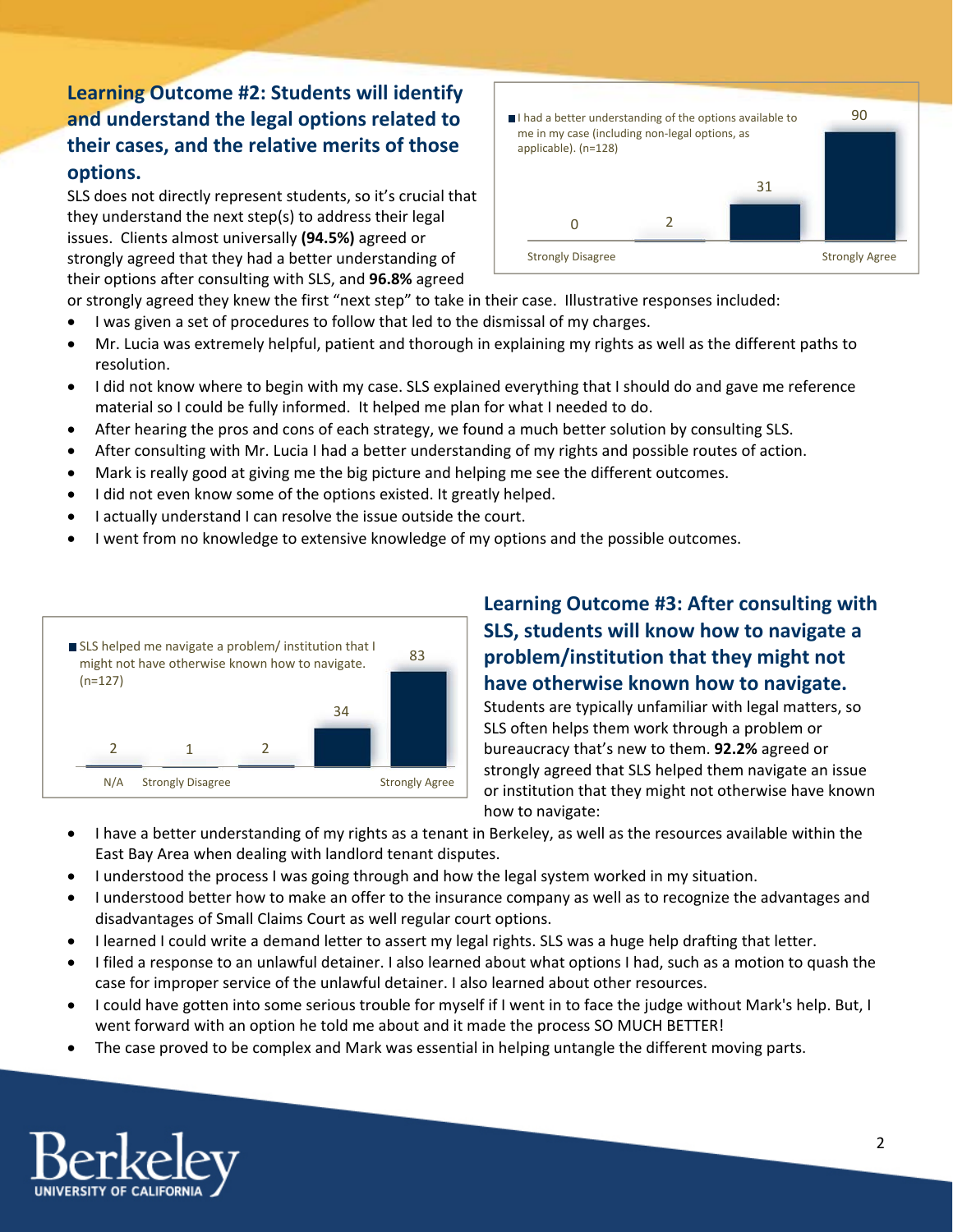## **Learning Outcome #4: After consulting with SLS, students will feel better equipped to handle similar situations in the future.**

Working through a legal question or problem with SLS may foster transferable skills that apply to future student experiences, legal or otherwise. Most **(93.0%)** SLS clients agreed or strongly agreed that their work with SLS helped prepare them for similar future situations:



- I better understand a variety of court proceedings, and the probability of different outcomes.
- I am more informed for the steps to take immediately after a similar incident.
- I have a stronger sense of how to fill out paper work properly as well as the required steps to take on either end of this situation.
- This may sound humorous, but I will no longer put up with "slum lords." I feel like I have new strength and power as a tenant.
- I have the resources to do what I need to do to handle this, or help someone else in a similar situation.
- I now know that I am able to negotiate with the insurance company as well as how to approach related subrogation claims.
- I have encountered students with similar situations such as mine and was able to relate my situation and advise them to seek legal advice with the SLS.

## **General Assessment/Survey Results and Observations**

## **Student success and retention**

In addition to four specific learning outcomes, the SLS mission emphasizes a broader learning goal:

#### **SLS will support student retention by improving students' ability to stay in school via high‐quality counseling and assistance with their legal issues.**

SLS fosters student success at Cal by providing counseling and assistance that enable students to focus on school priorities and limit the potential distraction created by legal matters. **96.0%** agreed or strongly agreed that the legal issue they brought to SLS **was causing them stress**, **77.8%** agreed or strongly agreed that it was **distracting them from their studies**, and **22.2%** agreed or strongly agreed that **without legal help they would have considered leaving school**. Of those students who agreed with the latter two statements, **90.1%** said "Yes" when asked whether the assistance they received from SLS **improved their ability to stay in school and/or to focus on their studies.** This is particularly important given that students from underrepresented ethnic minority (UREM) groups and lower‐income families consult with SLS in **much higher numbers** than their representation in the overall student population, and that **81.8%** of respondents said that if not for SLS, they would have no other access to legal counseling. Student comments describe the variety of ways that SLS offers this support:

- It relieved a huge amount of stress that was completely distracting me from my school and lab work.
- I actually felt so despondent at some point that I told a friend I'd rather just give up on grad school and move back to my home country. Mark could not have been more helpful. He was extremely constructive, rational, and well-informed. It turned out that I had much better options than I realized.
- We went into the meeting stressed about our situation, and after talking with Mark we felt much more comfortable knowing we had someone on our side.
- I was so stressed I had to be checked in to the hospital. My psychiatrist suggested I seek legal counsel to reduce some of my anxiety. Once I spoke to Mark I became clear about the facts and was able to calm down. SLS helped me to continue the semester and finish as best as I could under the circumstances.
- I got quick and strategic advice on impending crises, which was a lifesaver.
- SLS is vital to health of the UC Berkeley Student.
- SLS significantly helped me perform better this semester by alleviating stress associated with my issue.